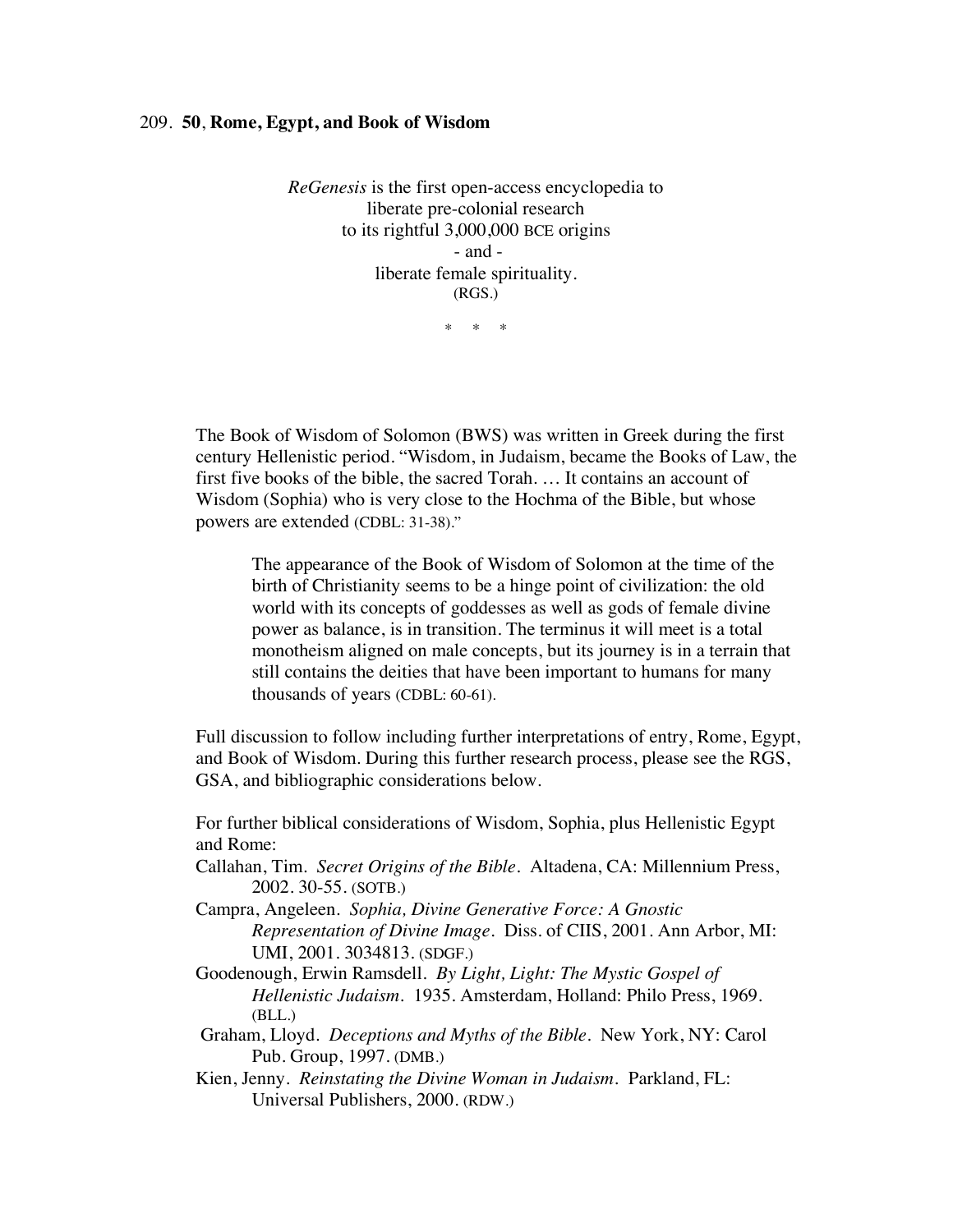- Long, Asphodel P. "The Goddess in Judaism: An Historical Perspective." *The Absent Mother: Restoring the Goddess to Judaism and Christianity.* Ed. Pirani, Alix. Hammersmith, London, England: Mandala, 1991. 27-65. (GJ.)
- \_\_\_\_\_. *In a Chariot Drawn by Lions: The Search for the Female in Deity.* London, England: The Women's Press, 1992. (CDBL.)
- Patai, Raphael. "The Goddess Asherah." *Journal of Near Eastern Studies* 24.1/2 (Jan. – Apr. 1965): 37-52. (TGA.)
- \_\_\_\_\_. *The Hebrew Goddess.* 1967. Philadelphia, PA: Ktav Publishing House, 1990. (HG.)

Pollack, Rachel. *The Body of the Goddess: Sacred Wisdom in Myth, Landscape, and Culture.* Dorset, England: Element, 1997. (BOG.)

- Schroer, Silvia. *Wisdom Has Built Her House: Studies on the Figure of Sophia in The Bible.* Collegeville, MI: Liturgical Press: 2000. (PC.)
- Stanton, Elizabeth C. *The Woman's Bible*. Seattle, WA: Coalition Task Force on Women and Religion, 1974. (TWB.)

Further research: 500 BCE-200 CE, Gnosticism, Gospels, Orphic Hymns, and Sophia. (RGS.)

Further research on Wisdom Goddesses: Babylonian Siduri-Sabitu (Tree of Life) (FAD: 16-17); Sophia (Greek *wisdom*) continued as Hebrew Shekinah/ Shekhinah (dwelling place of God and Tree of Life) (FAD: 23; CDBL: 177); Nisaba, goddess of the reeds; Lady Serpent Asherah (CMWE: 33; QM: 397) and Tree of Life and creatress of the Gods (UTI: 131); Hebrew Hochma (CDBL: 179); Babylonian Tiamat (serpent); Mesopotamian Gula (physician with snakes entwined caduceus); damned Eve (snake and apple); and banished Lilith (night monster owl). (FAD.)

IMAGE: WISDOM GODDESS SOPHIA AT CELSUS LIBRARY: EPHESUS, (ANATOLIA) TURKEY. PHOTO: © GSA. DESCRIPTION: GODDESS SOPHIA (GREEK WISDOM) IN NICHE OF THE CELSUS LIBRARY NEAR EPISTEME. SLIDE LOCATION TURKEY, SHEET 102, ROW 3, SLEEVE 3, SLIDE #Bg105, BCE. CO\_TUR\_S102\_R3\_SL3\_SBg105 SHOT ON LOCATION: CELSUS LIBRARY: EPHESUS, (ANATOLIA) TURKEY. NOTE 1: FIELDWORK PROJECT 1986.

IMAGE: HAGIA SOPHIA OR HOLY WISDOM MOSQUE: ISTANBUL, (ANATOLIA) TURKEY. PHOTO: © GSA. DESCRIPTION: APPROACH TO HAGIA SOPHIA OR HOLY WISDOM

MOSQUE, ISTANBUL, TURKEY. SLIDE LOCATION TURKEY, SHEET 48, ROW 2, SLEEVE 3, SLIDE #502, BCE. CO\_TUR\_S49\_R2\_SL3\_S502.jpg VS. >CO\_TUR\_S48\_R2\_SL3\_S502.jpg ON LOCATION: HAGIA SOPHIA MOSQUE: ISTANBUL, (ANATOLIA) TURKEY.

NOTE 1: FIELDWORK PROJECT 1986.

IMAGE: SOPHIA (GREEK WISDOM): JUDY CHICAGO EXHIBIT. PHOTO: © GSA. DESCRIPTION: SOPHIA (GREEK WISDOM) AS INTERPRETED BY JUDY CHICAGO. EXHIBITIONS INCLUDED LONDON, ENGLAND AND EDINBURGH, SCOTLAND.